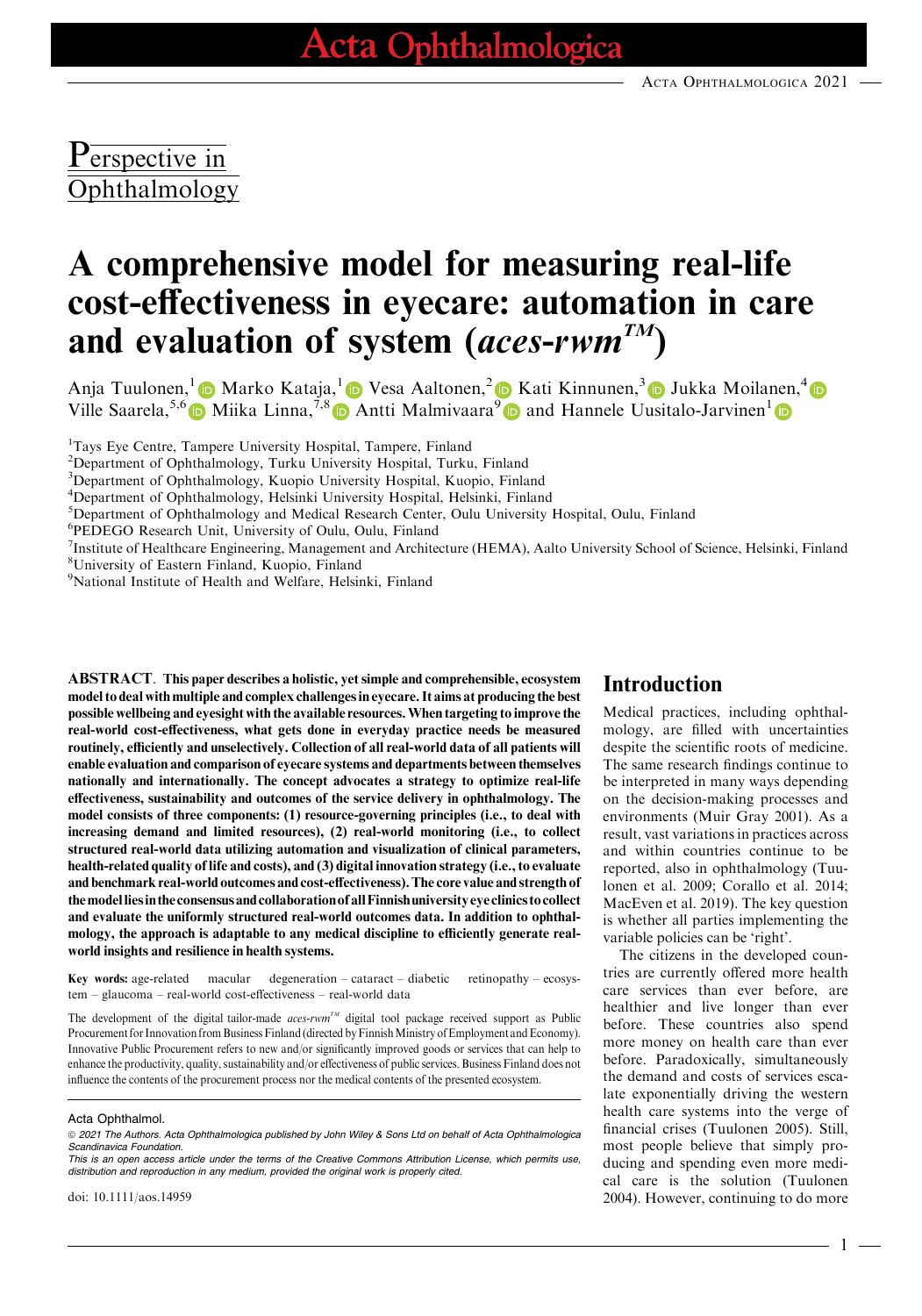of what is currently done has also counterintuitive effects. Although acknowledged long ago, such side effects have been mostly ignored (Fisher & Welch 1999). However, the recently founded the Cochrane Sustainable Health care Group specifically focuses on a medical excess which threatens the health of individuals and the sustainability of health systems (Johansson et al. 2019, [https://susta](https://sustainablehealthcare.cochrane.org) [inablehealthcare.cochrane.org](https://sustainablehealthcare.cochrane.org)). The group pushes for (1) a broad consideration of resource use, (2) promoting a more sensible prioritization of financial and human resources, and (3) considering the treatment burden for individual patients.

Particularly in health systems with universal coverage, decision-makers at all levels need to consider the finite resources and opportunity costs (Muir Gray 2001). This highlights the need for well-constructed national and regional strategies for improved decision-making also within ophthalmology (Taylor et al. 2006; Tuulonen et al. 2009). This paper presents a comprehensive ecosystem model developed in Finland with the aim to optimize the effectiveness, sustainability and outcomes of eyecare services. As the model includes also cost-effective implementation of digitalization, it is called 'automation of care and evaluation in system with real-world monitoring' (aces-rwm<sup>TM</sup>). The model was initiated and is now coordinated by Tays Eye Centre in collaboration with all five university eye clinics in Finland. Although developed within ophthalmology, the principles of the model are adaptable to any health care setting and medical discipline, including primary care.

#### Why measuring real-life effectiveness is important

Randomized controlled trials (RCTs) are crucial in investigating the efficacy of interventions in optimal settings. Compared to RCTs, pragmatic controlled trials reporting effectiveness have different goals, use different tools, and generate different messages (Porzsolt et al., 2015). *Efficacy* (the outcome in ideal RCT setting) differs from the outcomes of interventions in real-world settings (Rodrigues et al. 2016; Franklin et al. 2021; Thompson 2021). Patients in everyday practices, presenting with extensive comorbidities, are more diverse than the tight and selected

RCT samples. Usual patients may also be cared for non-expert practitioners implementing varied practice patterns (Hagman 2013; MacEven et al. 2019). In addition to under care, over care needs to be considered, such as treating risk instead of manifest disease (e.g., due to low specificities of diagnostic tests and/or financial incentives) (Tuulonen 2004). It is also possible that when care is driven by the worst eye, some elderly patients with good vision in the fellow eye, may be treated too rigorously without positive impact on their quality of life, or visual function. Geographic availability of services may influence the care processes as well.

Based on the above, economic simulation models utilizing RCT data tend to lead to over-optimistic outcomes compared to real life. Moreover, many other biases are related to RCTs (Higgins et al. 2017) which in ophthalmology, by their very nature, present statistical challenges as well (Murdoch et al. 1998). For example, when only one eye per patient included in RCTs (without always reporting whether the better or worse eye), there is 'waste' of information in the analysis. In addition, the quality of life may be driven by the better eye and costs by the worse eye. When an observation by its nature involves two eyes, as for blindness, statistical analyses should be conducted on individuals rather than eyes (Murdoch et al. 1998).

However, everyday eyecare is unselective including all kinds of patients with two eyes. Therefore, the collection of all available data of both eyes is vital, i.e., data of diagnostic, treatment, and follow-up interventions as well as quality of life and costs. These data enable evaluation of both individual patient care and benchmarking of real-world outcomes nationally and internationally. Novel concepts have recently been developed for evaluating variable real-life practice patterns, for example, benchmarking controlled trials (BCT) and system impact research (SIR) (Malmivaara 2015; Malmivaara 2016).

#### Background for the increasing demand in eyecare and limited resources

Although ophthalmology is often regarded as a small speciality, the

volumes of eyecare are enormous. For example, in 2019, ophthalmology was the highest volume outpatient speciality in England (MacEven et al. 2019). Within UK National Health Services, ophthalmology provided 7.5 million outpatient visits and more than a half million operations, including cataract surgery as the most performed operation in UK (MacEven et al. 2019), and worldwide. This UK 2019 investigation, reporting substantial unwarranted variations in care, was based on survey data and visits to 120 health service trusts due to lack of sufficient national data sets available for analysis (MacEven et al. 2019). This clearly highlights the need for systematic and automated real-world data collection, especially regarding the prevalence of sight loss and its related high societal costs (Pezzullo et al. 2018).

Within ophthalmology in Finland, the 'Big Four' eye diseases account two thirds of patients, visits, and costs in public ophthalmic care (Tuulonen et al. 2016). Only the first three of them cause permanent visual loss (Ojamo 2018): (1) age-related macular degeneration (AMD) causes 58% of blindness in the elderly, (2) glaucoma 9%, and (3) diabetic eye disease (4% of blindness all ages included) while (4) cataract causes no permanent visual loss. Yet, the access to cataract surgery remains the only eye disease recognized, and thus highly prioritized, ahead of the three big chronic eye diseases both in political circles and media in the country.

The population of the serving areas of the five Finnish university eye clinics is 3.3 million inhabitants, i.e., 60% of Finnish population. Based on this, the yearly number of services of the 'Big Four' eye diseases in the five university clinics is considerable, i.e., more than 80 000 AMD injections, over 60 000 patients treated for glaucoma and 180 000 diabetics. In addition, the number of cataract operations is over 35 000 yearly. As of 2022, the  $\textit{aces-rwm}^{\tau_M}$  digital tools will be available also for Finnish central hospitals and international eye clinics.

Within eyecare, the challenge of resource allocation is clearly demonstrated by the mean 16-fold increase in treatments for AMD between 2008 and 2020 in Tays Eye Centre (Fig. 1). In the absence of commensurate increases in overall resources, such a massive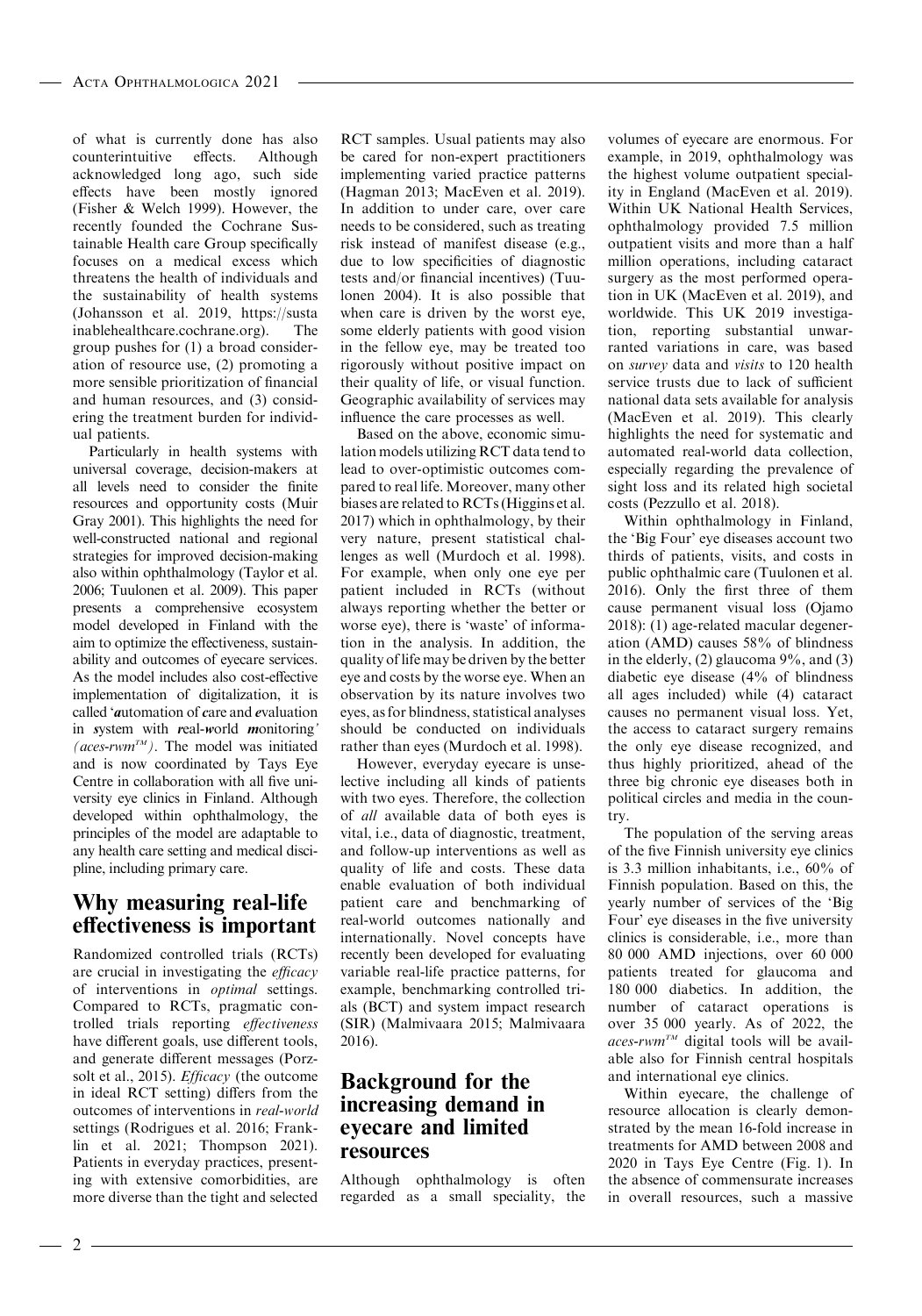

AMD = Age-related macular degeneration

Fig. 1. The graph illustrates the 2- to 16-fold increases of eyecare services in 2008–2020 in Tays Eye Centre, Tampere University Hospital, Finland, with simultaneous population increase of 12%. The labor input grew 41% (from 61 to 86) in 2011-2020, i.e., actualized working hours equaling the number of full-time employees. The declines in 2020 reflect covid pandemic further demonstrating the need for resilience. These real-world data (totaling 195 300 interventions in Tays) have already been collected and are available for (inter)national benchmarking.

surge in demand for one disease threatens to compromise the care for all other eye diseases. The development of completely new approaches to eyecare delivery are obvious (Kokkinen & Lehto 2011; Tuulonen et al. 2016).

#### Collaboration of university and other eye clinics in Finnish public sector

The goals of health systems typically include quality, efficiency, equity, affordability, and accessibility of health services (e.g., EXPH 2014). Balancing and optimizing among them is a continuous tradeoff process requiring normative judgments from all decision makers, for example, between affordability and quality (EXPH 2019). Finland has a predominantly tax-financed universal health care system. The Constitutional Act instills a responsibility on the public authorities to provide equal and adequate health care services (Finlex 1999). Constantly increasing gap between growing demand and limited resources makes it impossible even for trying to produce 'everything for everyone'. Due to missing definition of what is considered 'adequate', the Finnish public eye clinics have taken the initiative for defining principles on how to promote best possible well-being and eyesight in eyecare with allocated resources.

This proactive collaboration of all chief ophthalmologists in the Finnish public sector eye clinics is dated back to 2004. As part of the new Finnish access to care legislation (valid in 2005), they defined the first uniform criteria for access to non-urgent eyecare (Tuulonen et al. 2009). These criteria (updated in 2010 and 2019) are based on national Current Care Guidelines for the 'Big Four' eye diseases (National Access to Care Criteria in Finland 2019, Finnish Current Care Guidelines). In 2015, the chief ophthalmologists made an initiative to the newly founded Council for Choices in Health Care (COHERE, Ministry of Social Affairs and Health, Finland) for including the off-label bevacizumab for the treatment of age-related macular degeneration to be financed by public funds. This COHERE's first ever recommendation, like all its later recommendations, consider both scientific evidence and costs.

Despite uniform criteria for care, the productivity benchmarking between university eye clinics in 2012-15 ended up in recognizing variable practice patterns for all 'Big Four' eye diseases. Instead of continuing to benchmark these already recognized variabilities, in 2016 the university eye clinics decided to aim for measuring the real-life outcomes in their service delivery. In 2019, all Finnish chief ophthalmologists in public sector united in acknowledging the finite level of resources and began to advocate that policy choices are needed to integrate clinical priorities in public eyecare, i.e., prioritizing prevention of permanent visual loss. This prioritization principle, ophthalmology being the first specialty in Finland to introduce it in 2015, was published as part of the update of National Access to Care Criteria (2019). The first Choosing Wisely Recommendations for eyecare were published in 2019 as well (Tuuminen et al. 2019).

### $\mathit{access-rwm}^{TM}$  optimizing the effectiveness, sustainability, and outcomes

Particularly in publicly funded health systems, a pressing issue remains on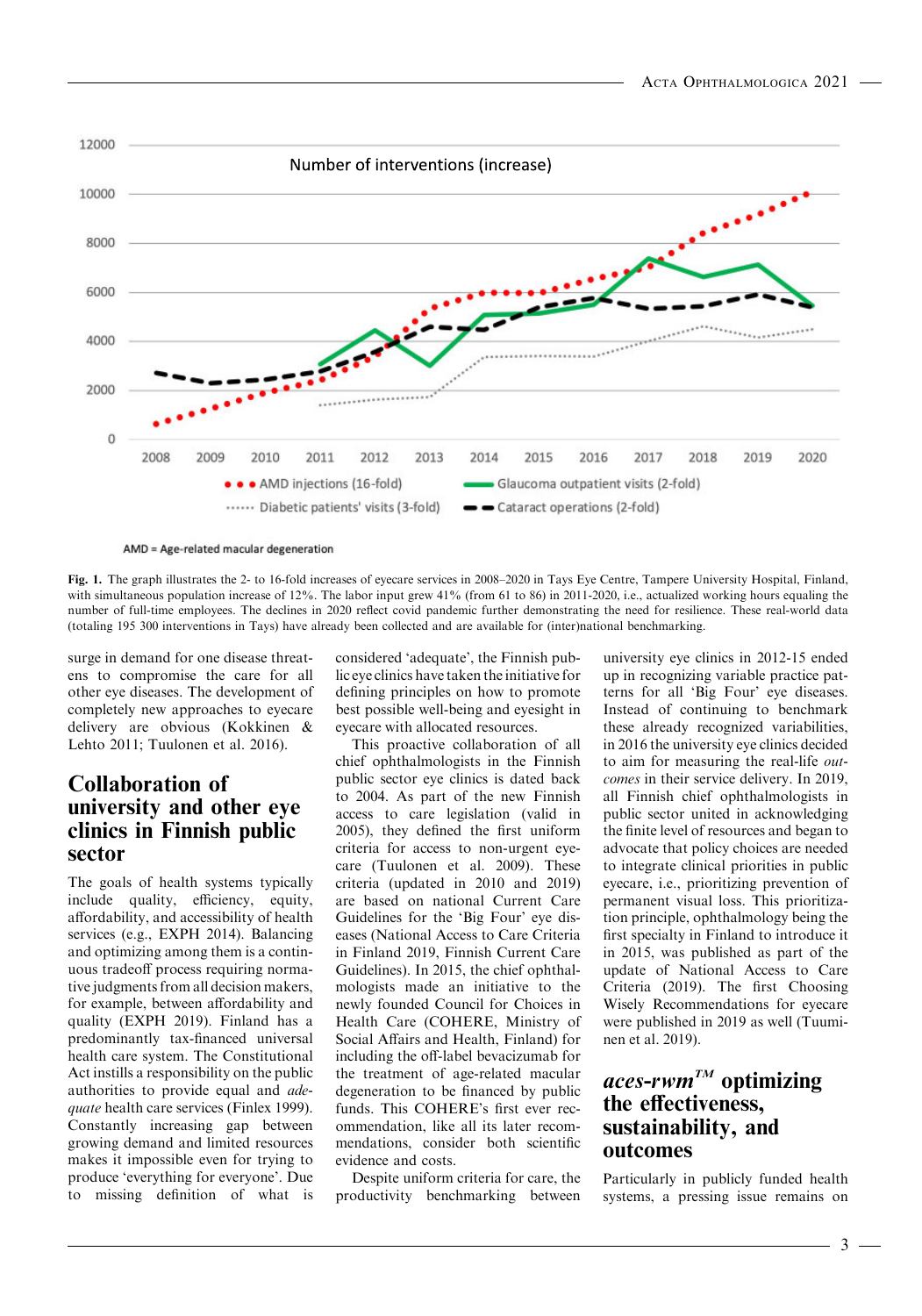how to allocate the resources equally and cost-effectively. The seeds for the  $\alpha$ ces-rwm<sup>TM</sup> model have been sown along the years since 2000 when responding to the needs for service modernization in ophthalmology (Tuulonen 2005; Tuulonen et al. 2009; Kokkinen & Lehto 2011; Tuulonen et al. 2016). They evolved into three components: (1) resource-governing principles (i.e., how to deal with<br>increasing demand and limited increasing demand and limited resources), (2) real-world monitoring (i.e., how to collect structured realworld data utilizing automation and visualization of clinical parameters as well as health-related quality of life and costs), and (3) digital innovation strategy (i.e., how to evaluate and benchmark real-world outcomes and costeffectiveness) (Fig. 2). The model also enables to evaluate allocative efficiency among the 'Big Four' eye diseases within each department and compare resource allocation among the 'Big Four' eye diseases nationally and internationally rather than only analyzing each patient groups separately.

1 Resource-governing principles: How to deal with increasing demand and limited resources The resources principles (P5SE model, left column in Fig. 2) consist of

Prioritization (P) of patients with the highest risk for permanent visual impairment<sup>1</sup>

Stratification (1S), i.e., organizing eyecare to identify the patients with highest risk  $<sup>1</sup>$ </sup>

-Standardization (2S) of care processes in lower risk ('usual') patients

-Sustainability (3S) of care in the face of resource limitations (annual capping of budgets)

Shared care (4S) utilizing the skills of different health care professionals and multidisciplinary teams

-Self-care (5S) by patients

 $-Evaluation$  (E) of the impact of the above P5S principles at both the patient and system levels.

Implementation of these P5SE principles in eyecare in Tays Eye Centre since 2012 has enabled more than double its production with 41%

increase in labour input (Fig. 1) (Tuulonen et al. 2016). Simultaneously, the AMD drugs for 10 152 injections in 2020 cost 23 000 € less  $(-3\%)$  compared to the drug costs of 626 injections in 2008 in Tays. This was based on (1) changing into bevacizumab in 2009, (2) prioritising its use for the treatment of AMD, (3) starting to divide aflibercept into three doses in 2016 without detecting change in the outcomes (Hujanen et al. 2019), 4) developing national guidelines for AMD (Tuuminen et al. 2017), (5) developing national 'Choosing Wisely' recommendations for eyecare (Tuuminen et al. 2019), and 6) re-defining the criteria for changing into and continuing treatment with aflibercept in 2019. The visual outcomes in the already published 2008-13 real-world data set in Tays Eye Centre (11 562 treatments in 1117 patients) were in accordance with other real-life studies (Kataja et al. 2018).

Compared to Tays, other Finnish university eye clinics have drawn different conclusions from the same



Fig. 2. The overview the aces-rwm<sup>TM</sup> concept consists of three components: (1) resource-governing principles (P5SE model, left column), (2) automated and structured real-world data monitoring (middle column), and (3) digital Innovation Strategy (right column). Tays Eye Centre was awarded a one-star Reference Site for the P5SE model in 2016-18 and a three-star Reference Site for the *aces-rwm<sup>TM</sup>* model in 2019-21 by EI PAHA (European Innovation Partnership on Active and Healthy Ageing) of the European Commission within B3 Action Group (Bousquet et al 2019).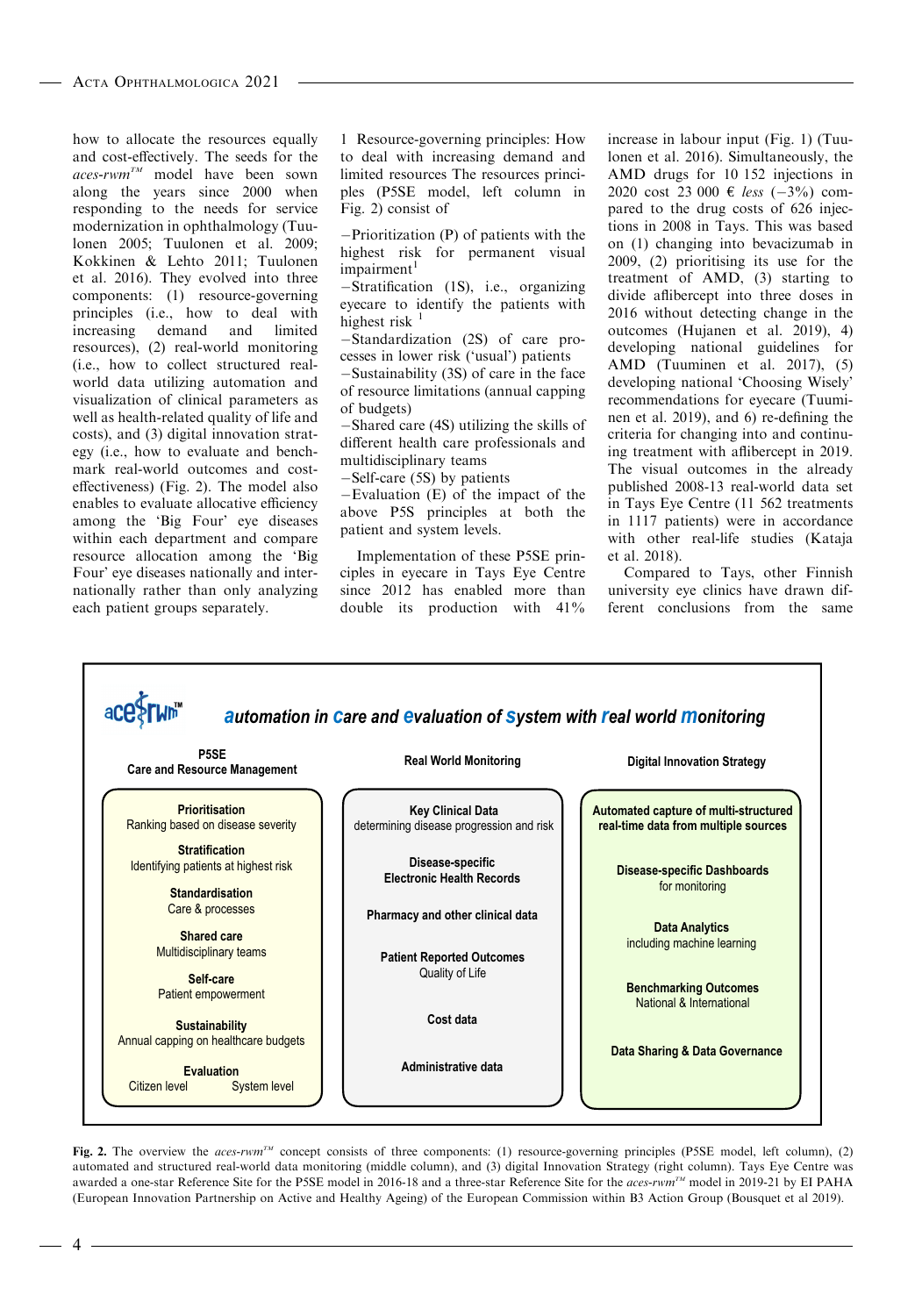national guidelines leading, e.g., into over 6-fold higher AMD drug costs per population than Tays in 2016 (Fimea 2017) as well as 10- to 25-fold increases of injections over time between units. Internationally, in 2017 the number of AMD injections in Finland and Sweden was about the same despite Swedish population being double compared to Finland (Tuuminen et al. 2019). The question remains which departments and countries are under- and/or overtreating as well as under- and/or overspending. These examples of unwarranted national and international variabilities demonstrate the urgent need of 'Evaluation' component of the P5SE model (Fig. 2), i.e., analysing and benchmarking real-world costeffectiveness nationally and internationally.

2.Real-world monitoring: How to collect structured real-world data utilizing automation and visualization

The tailor-made digital tool package for real-world monitoring in aces $rwm^{TM}$  (middle column in Fig. 2) consists of five modules of which first three deal with identifiable patient data and last two with disease-level aggregated data. This real-world data collection model follows the data protection requirements and legal basis of the recent Finnish Act on Secondary Use of Health and Social Data (552/2019). The legislation aims to narrow gaps in wellbeing and health between patient groups, as well as maintaining and improving well-being.

<sup>1</sup>Prioritizing prevention of permanent visual disability in the *aces-rwm*<sup>TM</sup> does, of course, not refer to posteriorizing cataract patients to be operated only after *all* patients with the other three chronic eye diseases have been treated. First, the Finnish access to criteria legislation decrees the time frame for all non-urgent care, including cataract surgery (Tuulonen et al. 2009; Falck et al. 2012). And obviously, if cataract patient's visual acuities in both eyes were poor and patient would benefit from rapid intervention, also such cataract patients would be prioritized according to Stratification principle of P5SE in *aces-rwm*<sup>TM</sup> model.

Module 1: Automated transfer of key measures to the structured electronic patient record (EPR)

As the primary goal of eyecare is to minimize visual impairment, the key outcomes are based on the clinical measures defining impairment: (1) central visual acuity (best correction estimated by autorefractometer, and/or manual assessment) (Stoor et al. 2018) and (2) visual field indexes (mean defect/ deviation). The instruments providing these electronically quantified key measures (as well as intraocular pressure measured by rebound tonometer) (Stoor et al. 2020) have been integrated to transfer these data automatically to the structured disease-specific electronic patient records (Module 2) for the 'Big Four' eye diseases.

Module 2: Structured disease specific electronic patient records

Use of the jointly designed, uniform, tailor-made aces-rwm<sup>TM</sup> digital tools for the 'Big Four' eye diseases creates the basis for benchmarking of outcomes between the five collaborating university eye clinics. The structured 'Big Four' disease-specific EPRs can be used in front of any general unstructured EPRs nationally and internationally, with the Finnish university hospitals currently using three different general EPRs. The structured data for every patient are then transferred automatically also in text format into the general unstructured EPRs and from there to the national Kanta archive where all patients have access to their health data.

To facilitate feasibility, the main prerequisites for all tailor-made digital tools are user-friendly data input minimising clicks and clear cut, easy to read visual outlines to ensure safe and efficient increases in lead times as well as conversion flexibility to stand the test of time. In addition, data need to be entered into structured EPR only once compared to e.g., many disease registries suffering from incomplete data sets due to, e.g., requirements of multiple entries (Rodrigues et al. 2016). As the digital tools should facilitate care processes, not slow them down, also their cost-effectiveness will be evaluated as part of streamlining the eyecare processes.

Module 3: Visual tools to improve patient-level decision-making

Successful management of individual patients having potentially blinding chronic life-long eye diseases requires longitudinal data collection even over decades. In  $\alpha$ ces-rwm<sup>TM</sup>, the automated visualization of uniformly structured longitudinal key data generates an immediate general overview of the patient history side by side to the structured data in Module 2 (Fig. 3). The visualization aids recognizing the high-risk cases. In addition, such automated tools bypass many of the most time-consuming processes which doctors and nurses now must go through to assemble and evaluate test results.

#### Module 4: Evaluation of group-level aggregated data

Aggregating automatically the longitudinal and structured data of individual patients allows evaluation of vision outcomes at the group level for each of the 'Big Four' eye diseases. These group evaluation tools are designed to work similarly to making, e.g., an online hotel reservation enabling to select parameters of interest (age, treatment, vision, better or worse eye, etc.). This enables getting an immediate result, e.g., before and after changing the practice pattern (Hujanen et al. 2019). In addition, the transfer of the yearly (or any other selected period) real-world data for statistical analysis requires only one keystroke.

Module 5: National and international benchmarking

At system level, the health care organizations need to compare their consolidated aggregated outcomes data of their practice patterns and performance nationally and internationally between each for the 'Big Four' eye diseases as well as resource allocation among them. Participating organizations can then collaboratively aim to define optimum, good-enough, and equal national and international levels of services for the 'Big Four', considering both under and over care. The outcomes of the benchmarking efforts may lead into reduction of resources in some departments and increase in others.

3.Digital innovation strategy – How to evaluate and benchmark the overall outcomes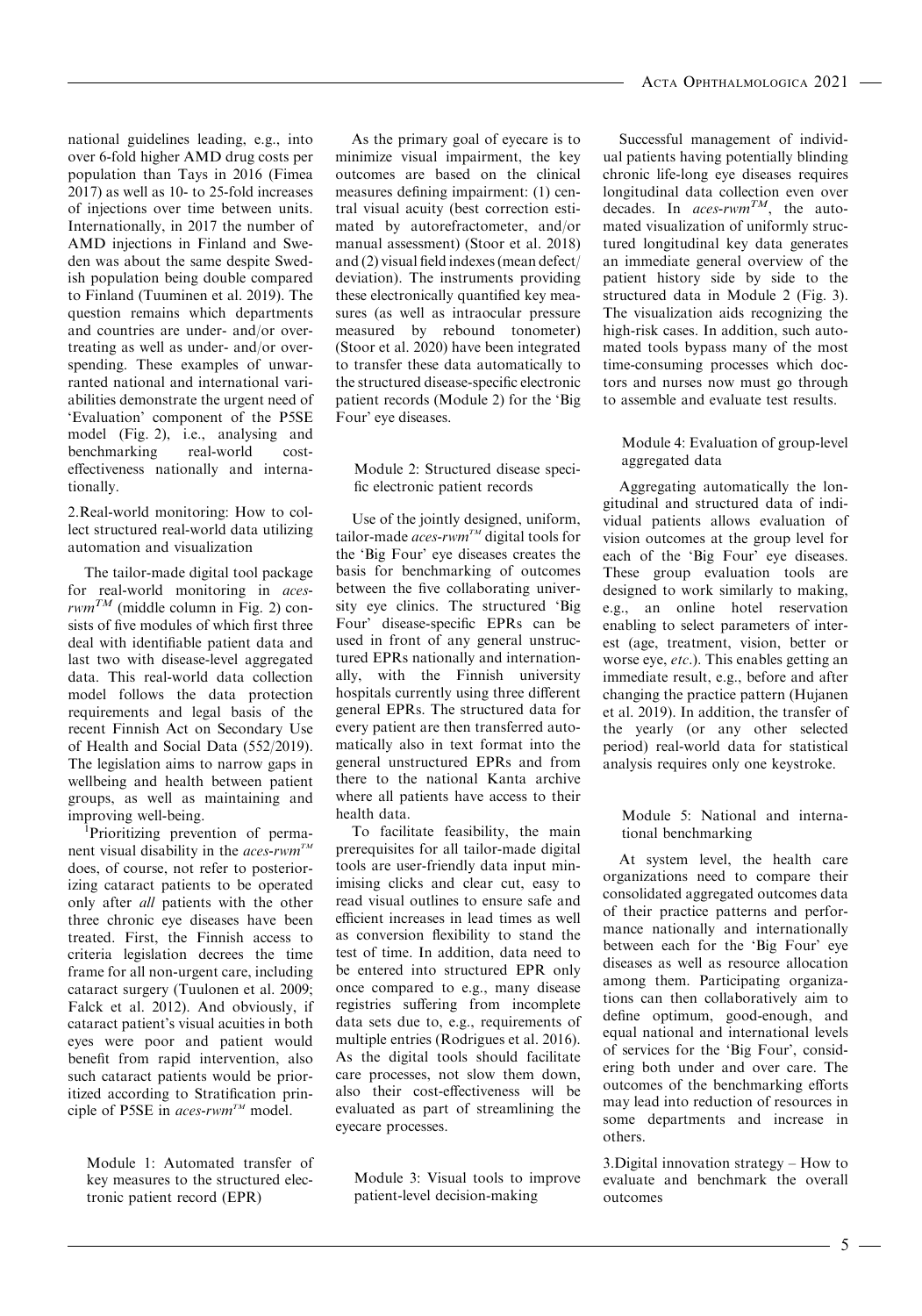

Fig. 3. The automated visualization of uniformly structured longitudinal key data (Module 3) generates an immediate overview of the patient history, i.e., in glaucoma intraocular pressure (IOP), mean defect of visual field (VF MD) and treatments. In addition, demonstrative thumbnail pictures indicating abnormalities (arrows indicating optic disc haemorrhage with progressive nerve fiber layer defect) and corresponding visual fields can be chosen to be posted to Module 3. The number of lines refers to number of glaucoma medications which can be read by clicking the date in the IOP curve. This overview can also be presented side by side to the structured data of Module 2.

The overall goal of the *aces-rwm*<sup>TM</sup> evaluation (right column in Fig. 2) aims to (1) to explore the drivers of value in eyecare systems, (2) to operationalize value as defined in valuebased health care, and (3) to employ and test the value measurements empirically (e.g., Riippa et al. 2014). Figure 4 presents an overview of the comprehensive real-world data entities collected with the 5-module  $aces$ -rwm<sup>TM</sup> digital tools and the evaluation framework for analyzing these data. The already collected Tays data in 2008-20 (195 300 interventions) are offered for national and international benchmarking (Fig. 1).

Evaluating real-world costeffectiveness requires combining clinical outcomes with cost and quality of life data. Due to variability in the accountancy policies between Finnish university hospitals, the payers' perspective has been chosen for the Finnish model, i.e., the yearly total invoicing for each 'Big Four' paid by the public health care sector.

The general health-related quality of life of patients is measured using general health related quality of life instrument (15D with 15 health dimensions including vision) (Sintonen 2001). 15D is sensitive to detect changes in eyecare, e.g., in cataract and even early glaucoma patients (Kuoppala et al. 2012; Hagman 2013). In the pilot test of 200 'usual' patients in Tays Eye Centre, both the 15D instrument's total and visual scores separated general population and populations with glaucoma, age-related macular degeneration and visual disability from each other (data on file). Tampere University Hospital has adopted 15D instrument to be used in all specialties thus facilitating each other's data collection and without exhausting patients with multiple questionnaires. Patients fill in the questionnaire in the 'Own Tays' website. By now, 15D data are available for 2300 ophthalmic patients.

#### **Conclusions**

Health care systems can be made more cost-effective, e.g., making the existing system work better or changing the system (Williams 1993). Regardless of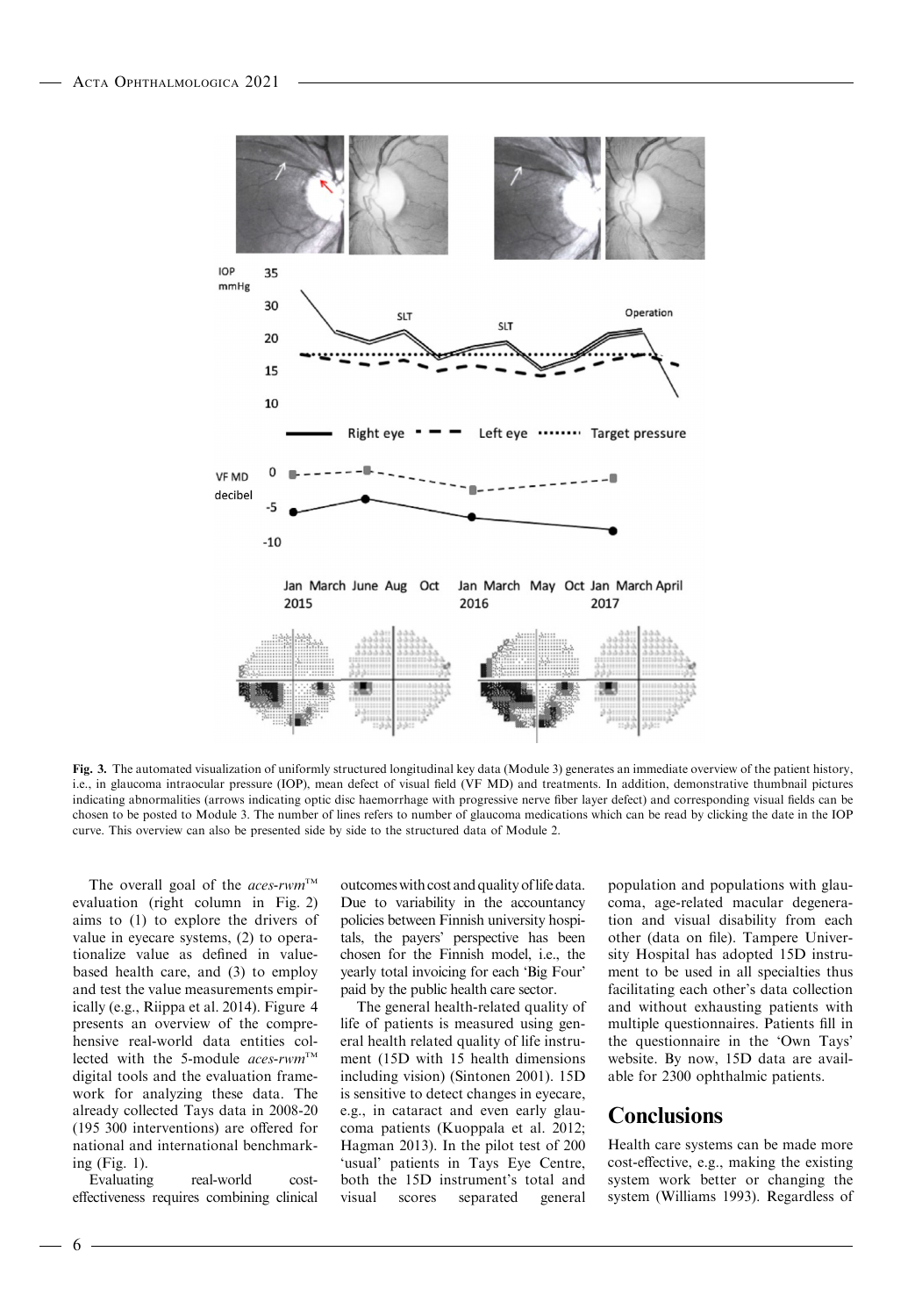

Fig. 4. FrameworkA for the overall evaluation of real-world data in aces-rwm™ ecosystem.

the means of change, what gets done in every-day practices now and after any modification, needs to be measured by collecting all data of all patients comprehensively and efficiently. We have presented a framework which is realistic (understanding and accepting public budget constraints), fair (allocating resources depending on the disease severity), and responsive (evaluating continuously how to adjust the policies over time). The five modules of aces $rwm^{TM}$  model represent a digital tool package to collect, visualize and evaluate real-world outcomes data to aid seeing both the forest (the big picture: the health system) and the trees (the details: data of individual patients).

The core value and strength of the  $access- rwm^{TM}$  model lies in the consensus and collaboration of all university eye clinics to collect and benchmark the uniformly structured real-world data of outcomes. All impacts health care (both good and bad), including costs, arise from the decisions of eyecare professionals. As part of our society, we carry responsibility for delivering equal and adequate health services. The only way to know whether the selected strategies and policies serve the defined purposes is to systematically and continuously measure what gets done on individual and system levels. If – despite sincere intentions – the chosen tactics would appear to lead to unexpected unfavourable directions, the strategies and policies need to be

redesigned and continue measuring real-world outcomes.

#### References

- Act on Secondary Use of Health and Social Data (552/2019), Finland. Available in Finnish in [https://www.finlex.fi/fi/laki/alkup/2019/](https://www.finlex.fi/fi/laki/alkup/2019/20190552) [20190552](https://www.finlex.fi/fi/laki/alkup/2019/20190552)
- Bousquet J, Illario M, Farrell J et al. (2019): The reference site collaborative network of the European innovation partnership on active and healthy ageing. Transl Med UniSa 19: 66–81. PMID: 31360670: PMCID: PMC6581486.
- COHERE Finland (2015): First recommendation by Council for Choices in Health Care in Finland: Treatment of age-related macular degeneration with intravitreal bevacizumab is included in the publicly funded health service range of Finland. [https://palveluvalikoima.fi/](https://palveluvalikoima.fi/en/recommendations) [en/recommendations](https://palveluvalikoima.fi/en/recommendations)
- Corallo AN, Croxford R, Goodman DC, Bryan EL, Srivastava D & Stukel TA (2014): A systematic review of medical practice variation in OECD countries. Health Policy 114: 5–14. [https://doi.org/10.1016/j.healthpol.2013.08.](https://doi.org/10.1016/j.healthpol.2013.08.002) [002.](https://doi.org/10.1016/j.healthpol.2013.08.002) Epub 2013 Aug 23 PMID: 24054709.
- Current Care Guidelines in Finland. [https://www.](https://www.kaypahoito.fi/en/about-current-care-guidelines) [kaypahoito.fi/en/about-current-care-guidelines](https://www.kaypahoito.fi/en/about-current-care-guidelines)
- EXPH (2014): Agenda on quality of health care with a special emphasis on patient safety by Expert Panel on Effective Ways of Investing in Health (EXPH.) [https://ec.europa.eu/health/](https://ec.europa.eu/health/expert_panel/opinions_en) [expert\\_panel/opinions\\_en](https://ec.europa.eu/health/expert_panel/opinions_en)
- EXPH (2019): Assessing the impact of digital transformation of health services by Expert Panel on Effective Ways of Investing Health (EXPH.) [https://ec.europa.eu/health/expert\\_pa](https://ec.europa.eu/health/expert_panel/opinions_en) [nel/opinions\\_en](https://ec.europa.eu/health/expert_panel/opinions_en)
- Falck A, Virtanen P & Tuulonen A (2012): Is more always better in cataract surgery? Acta Ophthalmol 90: e653–e654. [https://doi.org/10.](https://doi.org/10.1111/j.1755-3768.2012.02535.x) [1111/j.1755-3768.2012.02535.x.](https://doi.org/10.1111/j.1755-3768.2012.02535.x) Epub 2012 Sep 12 PMID: 22970860.
- Fimea (2017). Finnish Medicines Agency: IMS Health [https://www.fimea.fi/web/en/search?](https://www.fimea.fi/web/en/search?q=IMS%2BHealth)  $q =$ IMS + Health (in Finnish). Ranibitusmabin ja afliberceptin tukkumyynnin tarkastelua 2013-16.
- Finlex. (1999) [https://www.finlex.fi/en/laki/kaa](https://www.finlex.fi/en/laki/kaannokset/1999/en19990731.pdf) [nnokset/1999/en19990731.pdf](https://www.finlex.fi/en/laki/kaannokset/1999/en19990731.pdf)
- Fisher ES & Welch HG (1999): Avoiding unintended consequences of growth in medical care. How might more be worse? JAMA 281: 446– 453.
- Franklin JM, Patorno E, Desai RJ et al. (2021). Emulating randomized clinical trials with nonrandomized real-world evidence studies: first results from the RCT DUPLICATE initiative. Circulation 9; 143: 1002-1013. [https://doi.org/](https://doi.org/10.1161/CIRCULATIONAHA.120.051718) [10.1161/CIRCULATIONAHA.120.051718.](https://doi.org/10.1161/CIRCULATIONAHA.120.051718) Epub 2020 Dec 17. PMID: 33327727; PMCID: PMC7940583.
- Hagman J (2013): Comparison of resource utilization in the treatment of open-angle glaucoma between two cities in Finland: is more better? Acta Ophthalmol Thesis 3: 1–47. [https://doi.org/10.1111/aos.12141.](https://doi.org/10.1111/aos.12141) PMID: 23621767.
- Higgins JP, Altman DG & Sterne JAC. (2017): Assessing risk of bias in included studies. Chapter 8 in: Higgins JP, Churchill R, Chandler J & Cumpston MS, editors, Cochrane Handbook for Systematic Reviews of Interventions Version 5.2.0 (updated June 2017). Available from [www.training.cochrane.org/handbook](http://www.training.cochrane.org/handbook).
- Hujanen P, Tuulonen A & Uusitalo-Järvinen H (2019): Real-world efficacy and safety of dividing aflibercept into three syringes in the treatment of wet age-related macular degeneration. Acta Ophthalmol 97: e812–e813. [https://doi.](https://doi.org/10.1111/aos.14051) [org/10.1111/aos.14051.](https://doi.org/10.1111/aos.14051) Epub 2019 Feb 14 PMID: 30762298.
- Johansson M, Bero L, Bonfill X et al. (2019). Cochrane Sustainable Healthcare: evidence for action on too much medicine. Cochrane Database Syst Rev. 12: ED000143. [https://](https://doi.org/10.1002/14651858.ED000143) [doi.org/10.1002/14651858.ED000143](https://doi.org/10.1002/14651858.ED000143). PMID: 31808554.

7